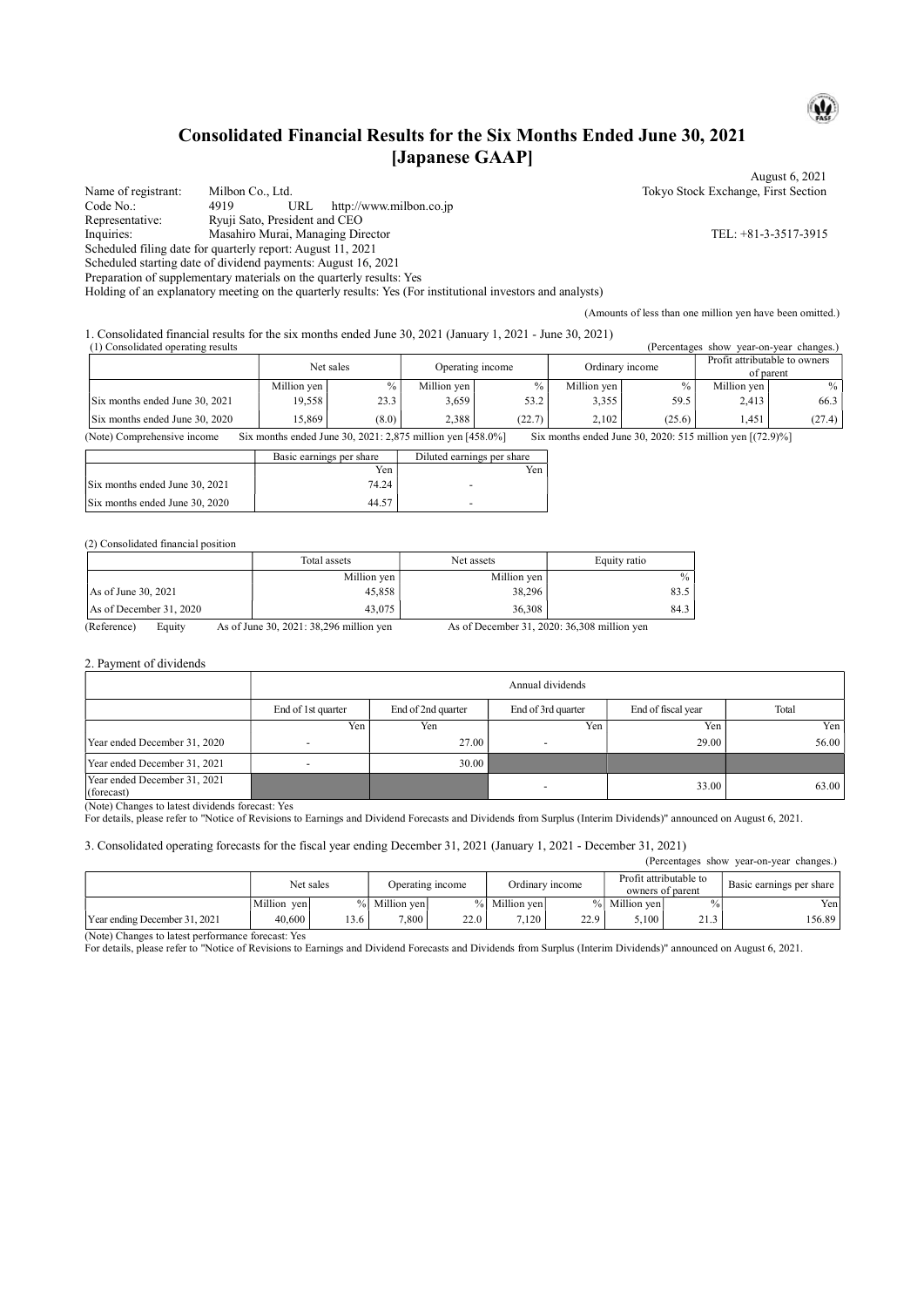\*Notes

(1) Significant changes in subsidiaries during the period

(changes in specified subsidiaries resulting in the change in the scope of consolidation) : None New: 0 companies (Company name: ) Exclude: 0 companies (Company name: )

(2) Application of accounting methods specific to the preparation of quarterly consolidated financial statements: None

(3) Changes in accounting policies, changes in accounting estimates and retrospective restatements

- 1) Changes in accounting policies due to amendment to the accounting standards, etc.  $\blacksquare$  : None
- 2) Changes in accounting policies other than those in 1) above : None
- 3) Changes in accounting estimates : None
- 4) Retrospective restatements : None

(4) Number of shares issued (common stock)

- 1) Number of shares issued at the end of the period (including treasury shares)
- 2) Number of treasury shares at the end of the period
- 3) Average number of shares during the period

|    | As of<br>June 30, 2021            | 33,117,234 shares | As of<br>December 31, 2020        | 33,117,234 shares |
|----|-----------------------------------|-------------------|-----------------------------------|-------------------|
| эd | As of<br>June 30, 2021            | 605,747 shares    | As of<br>December 31, 2020        | 614,837 shares    |
|    | Six months ended<br>June 30, 2021 | 32,506,423 shares | Six months ended<br>June 30, 2020 | 32,556,981 shares |

\*These financial statements are not subject to the review of the quarterly financial statements by a certified public accountant or an audit corporation.

\*Explanation on the appropriate use of operating forecasts and other special instructions

Operating forecasts and other statements regarding the future presented in these materials are based on information currently available and certain assumptions deemed to be reasonable, and actual performance may differ substantially due to various factors.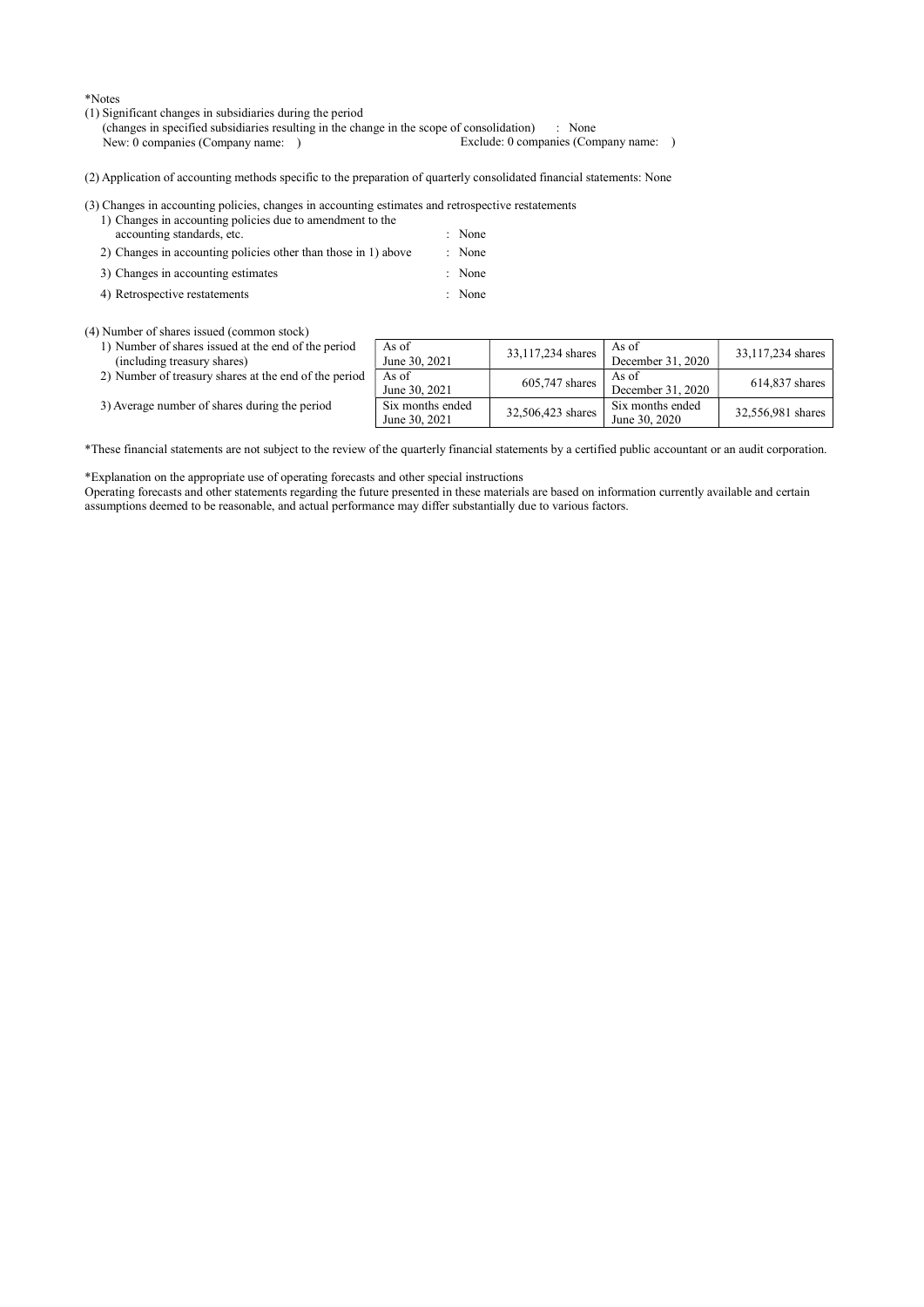|     |                                                                                                   | $\overline{2}$ |
|-----|---------------------------------------------------------------------------------------------------|----------------|
| (1) |                                                                                                   | 2              |
| (2) |                                                                                                   | 3              |
| (3) |                                                                                                   | $\overline{3}$ |
|     |                                                                                                   | $\overline{4}$ |
| (1) |                                                                                                   | 4              |
| (2) | Quarterly Consolidated Statements of Earnings and Consolidated Statements of Comprehensive Income | 6              |
|     | Quarterly Consolidated Statements of Earnings                                                     |                |
|     |                                                                                                   | 6              |
|     | Quarterly Consolidated Statements of Comprehensive Income                                         |                |
|     |                                                                                                   | 7              |
| (3) |                                                                                                   | 8              |
| (4) |                                                                                                   | 9              |
|     |                                                                                                   | 9              |
|     |                                                                                                   | 9              |
|     |                                                                                                   | 9              |
|     |                                                                                                   | 9              |
|     |                                                                                                   |                |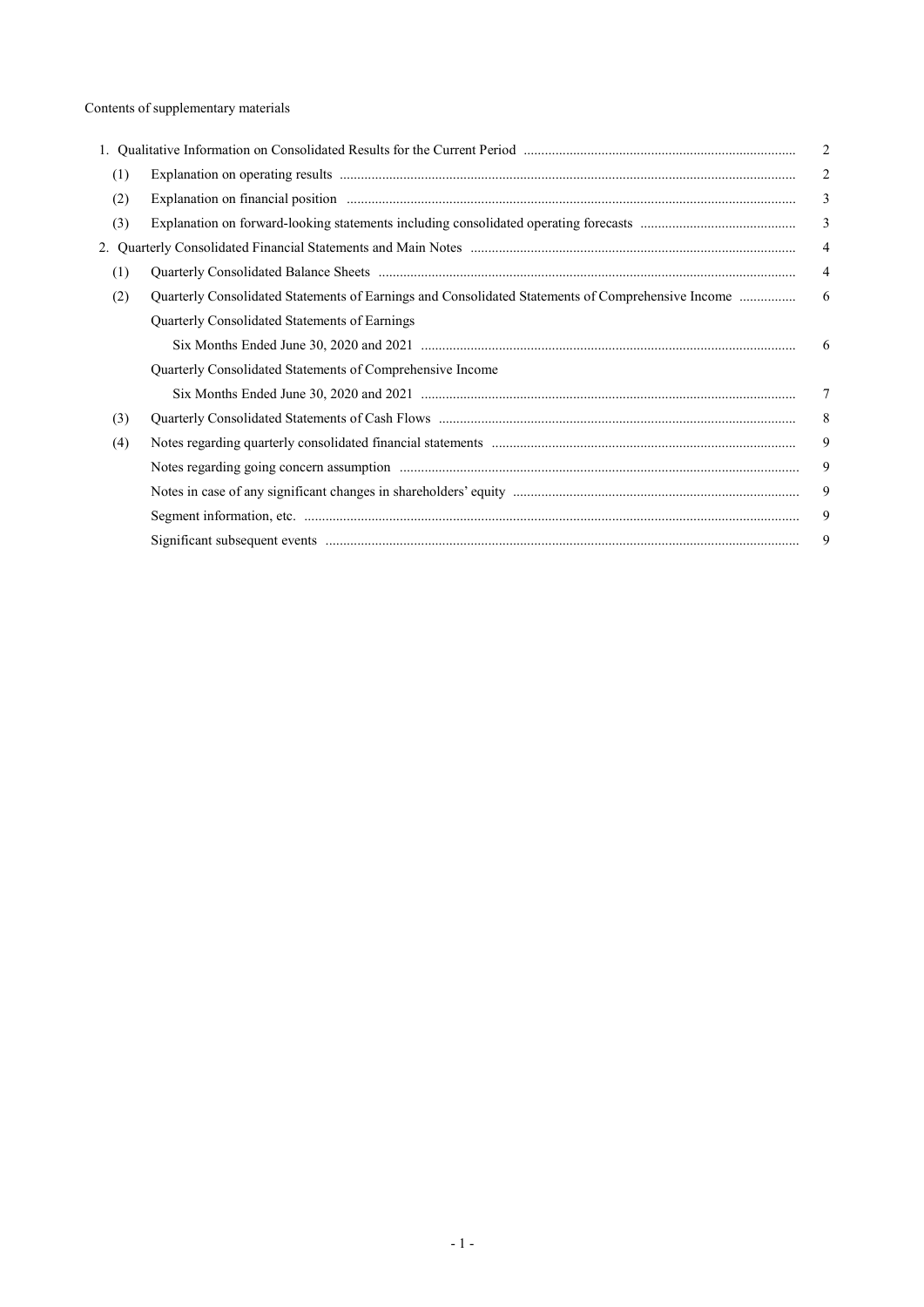### 1.Qualitative Information on Consolidated Results for the Current Period

(1)Explanation on operating results

In the second quarter of the current fiscal year, the Japanese economy continued to face severe conditions as socioeconomic activities were severely restricted due to the launch of the second and third emergency declarations accompanying the reexpansion of the pandemic COVID-19 viral infectious diseases. Going forward, although economic recovery is expected due to the popularization of vaccines, we still cannot be optimistic about the impact of the launch of the fourth emergency declaration. In the beauty salon industry, customers have begun to return to salons despite the impact of COVID-19. However, in some urban beauty salons, customers have not returned enough, and the situation continues to be unpredictable. Under these circumstances, in Fiscal Year 2021, we are working on "Change the Stage 18 Month Missions!" in order to lead us to a new stage of growth from Fiscal Year 2022.

In the second quarter of the fiscal year under review, in the domestic market, amidst the COVID-19 crisis, field activities combining online and brick-and-mortar sales to salons have been highly evaluated. In the hair care products segment, sales of premium brands Aujua and Global Milbon were strong, due in part to the introduction of new products. In the hair coloring products business, sales of the fashion color Addicthy continue to be steady. In overseas markets, sales in China and South Korea continued to be steady, and sales in the U.S. also grew significantly due to the lifting of lockdowns and the popularization of vaccines.

As a result, consolidated net sales increased 23.3% year-on-year to 19,558 million yen, operating income increased 53.2% to 3,659 million yen, ordinary income increased 59.5% to 3,355 million yen, and net income attributable to owners of parent increased 66.3% to 2,413 million yen.

Breakdown of net sales by product category and breakdown of net sales into domestic and overseas sales are shown below: [Breakdown of consolidated net sales by product category]

|                         |        |                                   |        |                                   |                        | (Unit: Million yen) |
|-------------------------|--------|-----------------------------------|--------|-----------------------------------|------------------------|---------------------|
| Product category        |        | Six months ended June 30,<br>2020 |        | Six months ended June 30,<br>2021 | Increase<br>(decrease) | Year-on-year        |
|                         | Amount | Ratio $(\%)$                      | Amount | Ratio $(\%)$                      | amount                 | change $(\% )$      |
| Hair care products      | 9.391  | 59.2                              | 11,288 | 57.7                              | 1,896                  | 20.2                |
| Hair coloring products  | 5,594  | 35.3                              | 7,124  | 36.4                              | 1,529                  | 27.3                |
| Permanent wave products | 660    | 4.1                               | 740    | 3.8                               | 79                     | 12.0                |
| Cosmetic products       | 136    | 0.9                               | 293    | 1.5                               | 156                    | 114.6               |
| Other                   | 85     | 0.5                               | 111    | 0.6                               | 26                     | 31.3                |
| Total                   | 15,869 | 100.0                             | 19,558 | 100.0                             | 3,689                  | 23.3                |

[Breakdown of net sales into domestic and overseas sales]

#### (Unit: Million yen)

|                |        | Six months ended June 30,<br>2020 |        | Six months ended June 30,<br>2021 | Increase<br>(decrease) | Year-on-year   |
|----------------|--------|-----------------------------------|--------|-----------------------------------|------------------------|----------------|
|                | Amount | Ratio $(\%)$                      | Amount | Ratio $(\% )$                     | amount                 | change $(\% )$ |
| Domestic sales | 13,373 | 84.3                              | 15,742 | 80.5                              | 2,368                  | 17.7           |
| Overseas sales | 2,495  | 15.7                              | 3,816  | 19.5                              | 1,321                  | 52.9           |
| Total          | 15,869 | 100.0                             | 19,558 | 100.0                             | 3,689                  | 23.3           |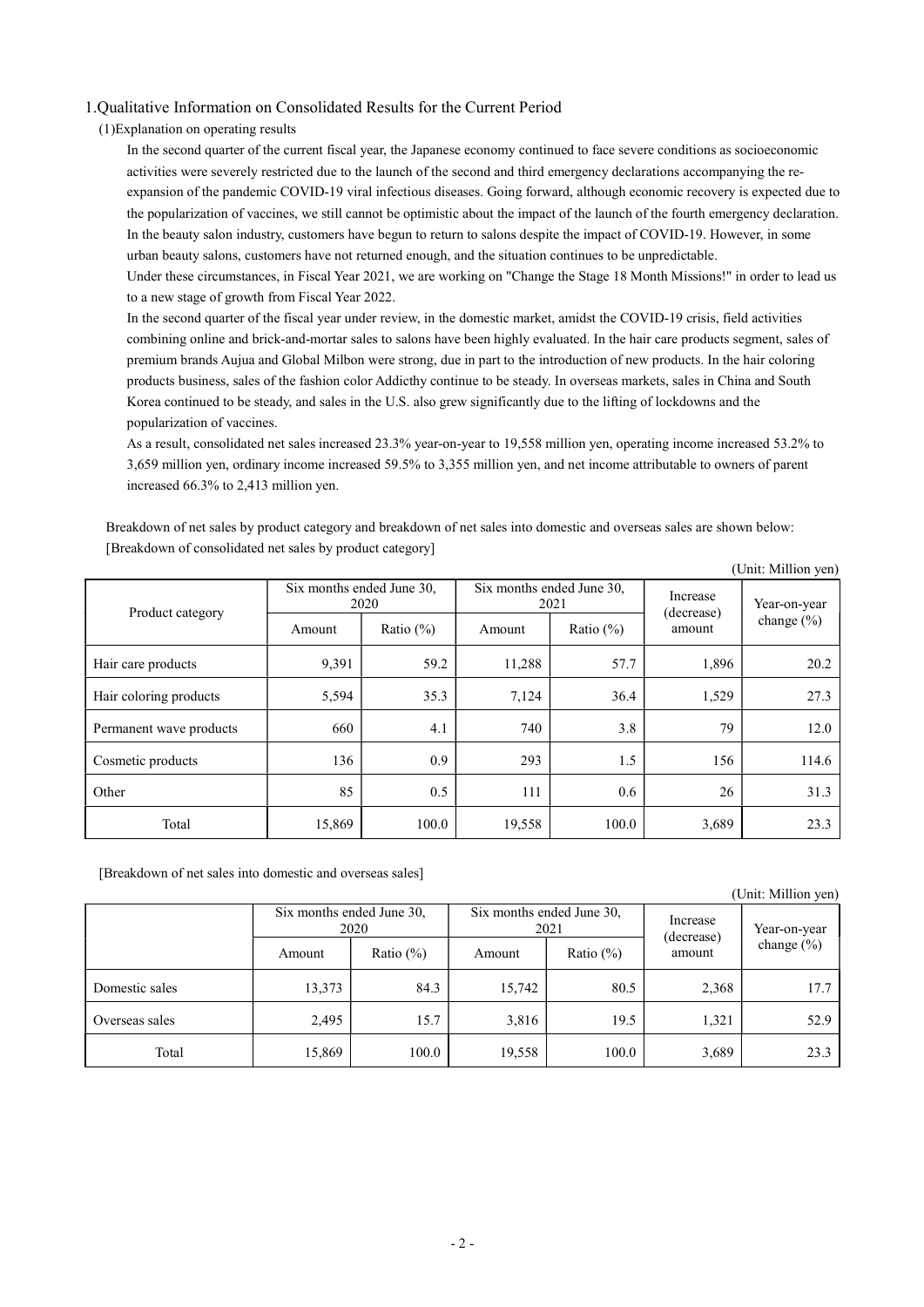(2)Explanation on financial position

① Assets, liabilities and net assets

Total assets at the end of the second quarter under review increased 2,782 million yen from the end of the previous fiscal year, to 45,858 million yen.

Current assets increased by 894 million yen from the end of the previous fiscal year to 23,017 million yen. The main factors for the change were decreases of 231 million yen in cash and deposits, and increases of 561 million yen in merchandise and finished goods, 194 million yen in raw materials and supplies, and 167 million yen in notes and accounts receivable-trade.

Non-current assets increased by 1,887 million yen from the end of the previous fiscal year to 22,841 million yen. This was mainly due to an increase of 1,346 million yen in construction in progress, including the partial advance payment for the construction of a new factory in China and the expansion of a factory in Milbon Thailand.

Current liabilities increased by 735 million yen from the end of the previous fiscal year to 6,836 million yen. The main factors for the change were increases of 531 million yen in accounts payable-trade and 344 million yen in accounts payable-other.

Non-current liabilities increased by 59 million yen from the end of the previous fiscal year to 725 million yen.

Net assets increased 1,987 million yen from the end of the previous fiscal year to 38,296 million yen. The main factors for the change were increases respectively in retained earnings of 1,470 million yen and foreign currency translation adjustments of 336 million yen due to the depreciation of the yen.

As a result, the equity ratio changed from 84.3% at the end of the previous fiscal year to 83.5%. Net assets per share based on the total number of shares issued at the end of the period were 1,177.93 yen, compared to 1,117.10 yen at the end of the previous fiscal year.

#### ② Cash flows

Cash and cash equivalents (hereinafter called "net cash") at the end of the second quarter of the current fiscal year decreased by 231 million yen from the end of the previous fiscal year to 12,075 million yen.

#### (Cash flows from operating activities)

Net cash provided by operating activities amounted to 2,589 million yen. This was mainly attributable to quarterly profit before income taxes of 3,374 million yen, depreciation of 856 million yen, an increase in inventories of 704 million yen, an increase in notes and accounts receivable-trade of 163 million yen, an increase in notes and accounts payable-trade of 515 million yen, and income taxes paid of 1,049 million yen.

(Cash flows from investing activities)

Net cash used in investing activities amounted to 2,086 million yen. This was mainly due to purchase of property, plant and equipment of 1,635 million yen, purchase of intangible assets of 305 million yen, and payments of loans receivable of 148 million yen.

(Cash flows from financing activities)

Net cash used in financing activities amounted to 936 million yen. This was mainly due to the cash dividends paid to shareholders of 935 million yen.

(3)Explanation on forward-looking statements including consolidated operating forecasts

In the consolidated cumulative second quarter under review, both the domestic and overseas markets performed better than expected despite the impact of COVID-19. Although we cannot predict the status of infections with COVID-19 from the third quarter onward, we have revised our earnings forecasts and dividend forecasts assuming that regulations will not be strengthened in the future, such as requests to suspend operations due to the spread of infections. For details, please refer to "Notice of Revisions to Earnings and Dividend Forecasts and Dividends from Surplus (Interim Dividends)" announced today (August 6, 2021).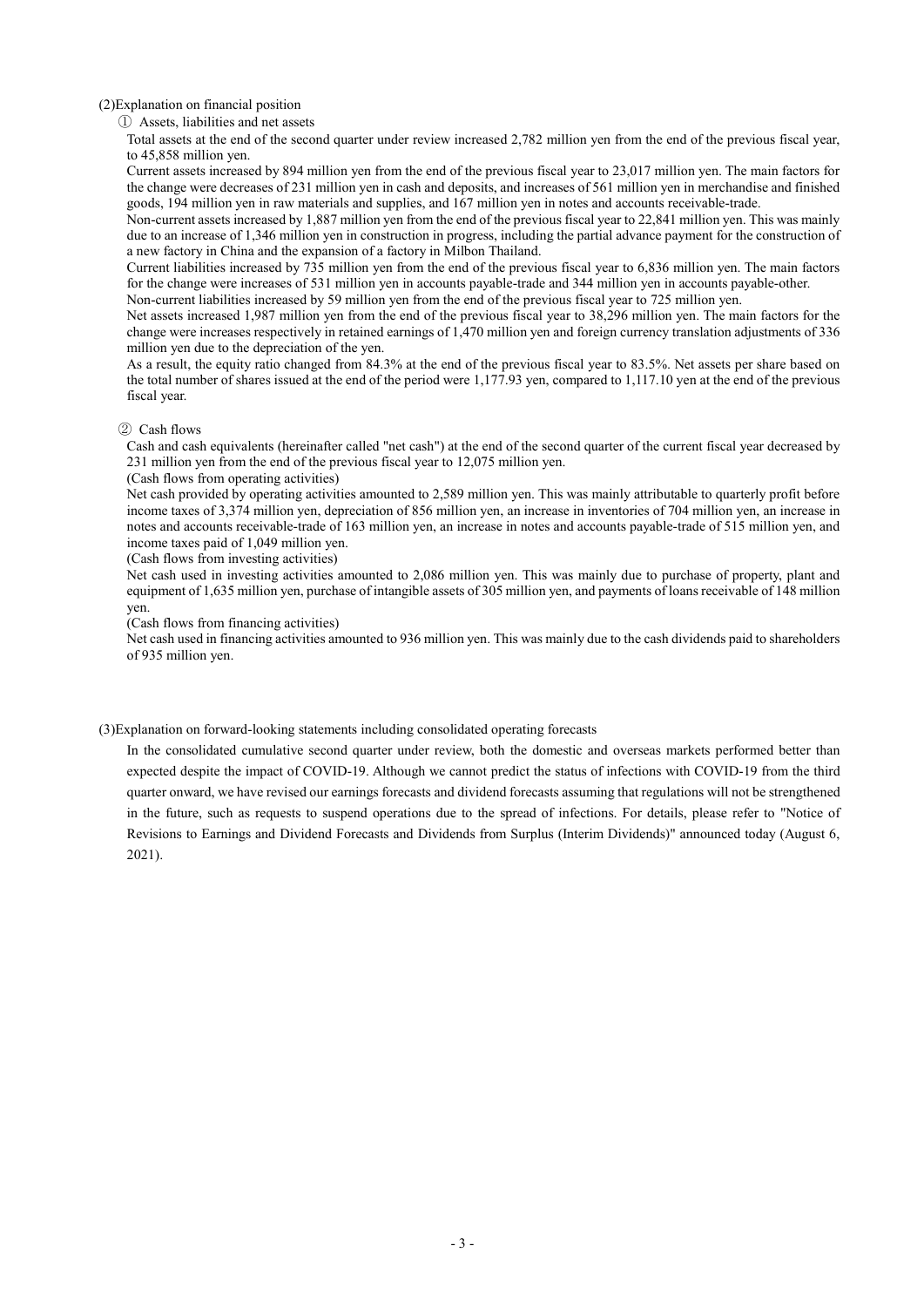# 2.Quarterly Consolidated Financial Statements and Main Notes

(1)Quarterly Consolidated Balance Sheets

|                                        |                                                   | (Thousand yen)                                         |
|----------------------------------------|---------------------------------------------------|--------------------------------------------------------|
|                                        | Previous fiscal year<br>(As of December 31, 2020) | <b>Current Second Quarter</b><br>(As of June 30, 2021) |
| Assets                                 |                                                   |                                                        |
| Current assets                         |                                                   |                                                        |
| Cash and deposits                      | 12,345,024                                        | 12,113,241                                             |
| Notes and accounts receivable - trade  | 4,199,283                                         | 4,367,038                                              |
| Merchandise and finished goods         | 3,991,946                                         | 4,553,472                                              |
| Work in process                        | 46,317                                            | 54,092                                                 |
| Raw materials and supplies             | 1,177,090                                         | 1,371,135                                              |
| Other                                  | 366,288                                           | 561,610                                                |
| Allowance for doubtful accounts        | (3,648)                                           | (3, 477)                                               |
| Total current assets                   | 22,122,303                                        | 23,017,115                                             |
| Non-current assets                     |                                                   |                                                        |
| Property, plant and equipment          |                                                   |                                                        |
| Buildings and structures, net          | 6,792,285                                         | 6,714,042                                              |
| Machinery, equipment and vehicles, net | 1,943,540                                         | 1,954,957                                              |
| Land                                   | 4,995,014                                         | 4,995,014                                              |
| Construction in progress               | 543,159                                           | 1,889,339                                              |
| Other, net                             | 591,796                                           | 697,116                                                |
| Total property, plant and equipment    | 14,865,795                                        | 16,250,470                                             |
| Intangible assets                      | 1,318,478                                         | 1,514,087                                              |
| Investments and other assets           |                                                   |                                                        |
| Investment securities                  | 2,935,650                                         | 2,906,760                                              |
| Long-term loans receivable             | 28,906                                            | 95,944                                                 |
| Net defined benefit asset              | 207,475                                           | 206,456                                                |
| Deferred tax assets                    | 395,087                                           | 502,346                                                |
| Other                                  | 1,260,203                                         | 1,413,386                                              |
| Allowance for doubtful accounts        | (58, 381)                                         | (48,272)                                               |
| Total investments and other assets     | 4,768,942                                         | 5,076,622                                              |
| Total non-current assets               | 20,953,217                                        | 22,841,180                                             |
| Total assets                           | 43,075,520                                        | 45,858,295                                             |
| Liabilities                            |                                                   |                                                        |
| <b>Current</b> liabilities             |                                                   |                                                        |
| Accounts payable - trade               | 788,911                                           | 1,320,430                                              |
| Accounts payable - other               | 2,730,817                                         | 3,075,190                                              |
| Income taxes payable                   | 1,104,850                                         | 1,183,569                                              |
| Provision for bonuses                  | 436,811                                           | 458,747                                                |
| Other                                  | 1,038,850                                         | 798,189                                                |
| Total current liabilities              | 6,100,241                                         | 6,836,128                                              |
| Non-current liabilities                |                                                   |                                                        |
| Net defined benefit liability          | 5,216                                             | 5,216                                                  |
| Deferred tax liabilities               | 2,329                                             | 712                                                    |
| Asset retirement obligations           | 546,954                                           | 607,832                                                |
| Other                                  | 112,427                                           | 112,224                                                |
| Total non-current liabilities          | 666,928                                           | 725,986                                                |
| <b>Total liabilities</b>               | 6,767,170                                         | 7,562,114                                              |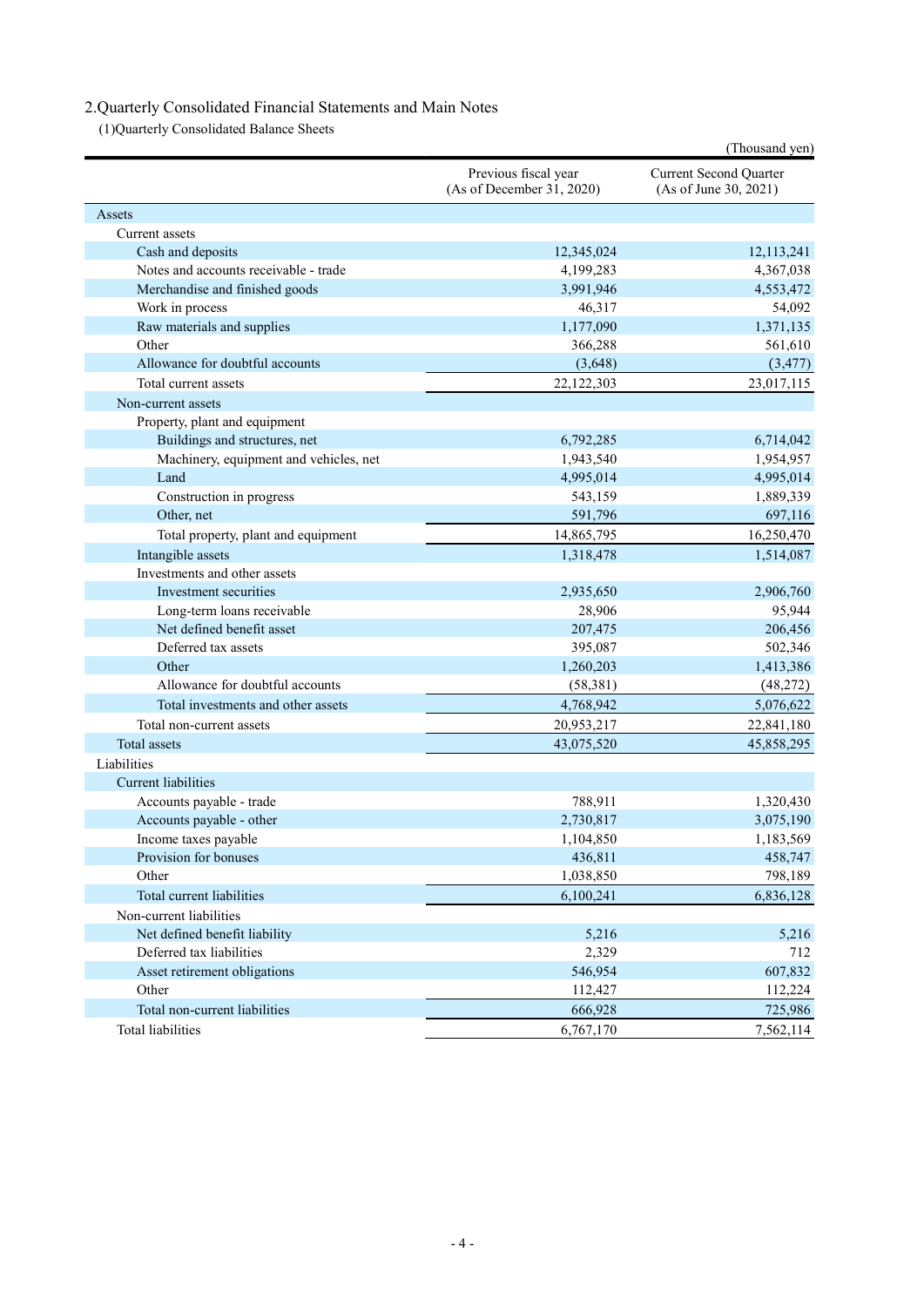|                                                       |                                                   | (Thousand yen)                                         |
|-------------------------------------------------------|---------------------------------------------------|--------------------------------------------------------|
|                                                       | Previous fiscal year<br>(As of December 31, 2020) | <b>Current Second Quarter</b><br>(As of June 30, 2021) |
| Net assets                                            |                                                   |                                                        |
| Shareholders' equity                                  |                                                   |                                                        |
| Capital stock                                         | 2,000,000                                         | 2,000,000                                              |
| Capital surplus                                       | 222,490                                           | 246,299                                                |
| Retained earnings                                     | 35,643,295                                        | 37,113,922                                             |
| Treasury shares                                       | (2,108,947)                                       | (2,078,279)                                            |
| Total shareholders' equity                            | 35,756,838                                        | 37,281,942                                             |
| Accumulated other comprehensive income                |                                                   |                                                        |
| Valuation difference on available-for-sale securities | 405,396                                           | 416,775                                                |
| Deferred gains or losses on hedges                    | (1,206)                                           | 105,634                                                |
| Foreign currency translation adjustment               | 147,775                                           | 484,101                                                |
| Remeasurements of defined benefit plans               | (454)                                             | 7,726                                                  |
| Total accumulated other comprehensive income          | 551,511                                           | 1,014,238                                              |
| Total net assets                                      | 36,308,349                                        | 38,296,180                                             |
| Total liabilities and net assets                      | 43,075,520                                        | 45,858,295                                             |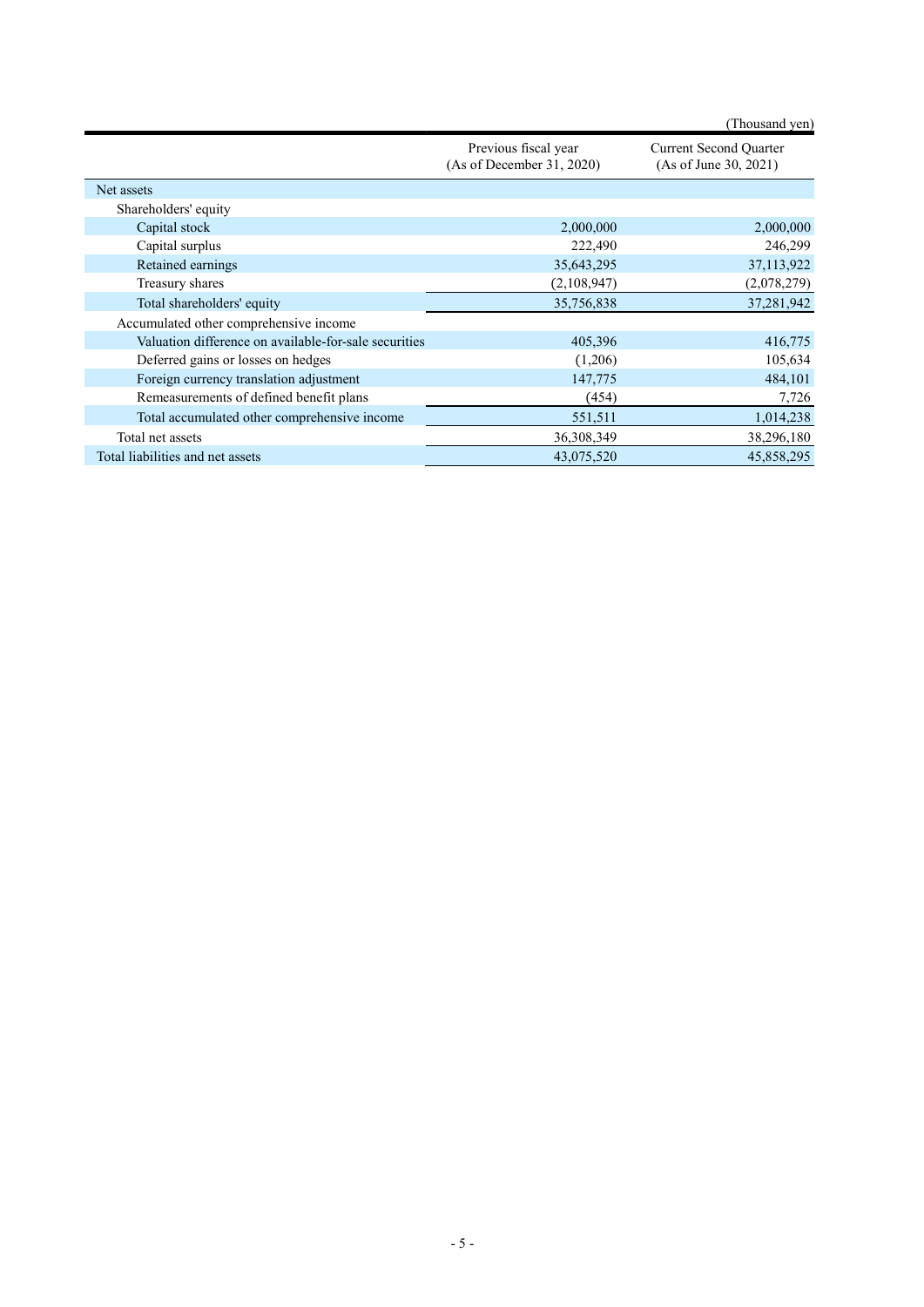(2)Quarterly Consolidated Statements of Earnings and Consolidated Statements of Comprehensive Income

Quarterly Consolidated Statements of Earnings

Six Months Ended June 30, 2020 and 2021

|                                                                |                                                                           | (Thousand yen)                                                          |
|----------------------------------------------------------------|---------------------------------------------------------------------------|-------------------------------------------------------------------------|
|                                                                | Six months ended<br>June 30, 2020<br>(January 1, 2020 -<br>June 30, 2020) | Six months ended<br>June 30, 2021<br>(January 1, 2021-<br>June 30, 2021 |
| Net sales                                                      | 15,869,207                                                                | 19,558,798                                                              |
| Cost of sales                                                  | 5,329,116                                                                 | 6,650,862                                                               |
| Gross profit                                                   | 10,540,090                                                                | 12,907,935                                                              |
| Selling, general and administrative expenses                   | 8,151,746                                                                 | 9,248,793                                                               |
| Operating income                                               | 2,388,344                                                                 | 3,659,142                                                               |
| Non-operating income                                           |                                                                           |                                                                         |
| Interest income                                                | 12,284                                                                    | 12,871                                                                  |
| Dividend income                                                | 32,338                                                                    | 16,944                                                                  |
| Foreign exchange gains                                         |                                                                           | 38,501                                                                  |
| Company house defrayment income                                | 2,174                                                                     | 1,193                                                                   |
| Gain on surrender of insurance                                 | 6,835                                                                     | 5,499                                                                   |
| Refund of custom duty                                          | 19,745                                                                    |                                                                         |
| Subsidy income                                                 |                                                                           | 32,019                                                                  |
| Other                                                          | 41,941                                                                    | 26,787                                                                  |
| Total non-operating income                                     | 115,319                                                                   | 133,816                                                                 |
| Non-operating expenses                                         |                                                                           |                                                                         |
| Sales discounts                                                | 283,864                                                                   | 341,758                                                                 |
| Share of loss of entities accounted for using equity<br>method | 66,458                                                                    | 94,542                                                                  |
| Foreign exchange losses                                        | 49,333                                                                    |                                                                         |
| Other                                                          | 1,013                                                                     | 1,356                                                                   |
| Total non-operating expenses                                   | 400,669                                                                   | 437,657                                                                 |
| Ordinary income                                                | 2,102,994                                                                 | 3,355,300                                                               |
| Extraordinary income                                           |                                                                           |                                                                         |
| Gain on sales of investment securities                         |                                                                           | 19,087                                                                  |
| Total extraordinary income                                     | $\Box$                                                                    | 19,087                                                                  |
| <b>Extraordinary</b> losses                                    |                                                                           |                                                                         |
| Loss on retirement of non-current assets                       | 14,353                                                                    | 355                                                                     |
| Total extraordinary losses                                     | 14,353                                                                    | 355                                                                     |
| Profit before income taxes                                     | 2,088,641                                                                 | 3,374,032                                                               |
| Income taxes - current                                         | 597,047                                                                   | 1,125,498                                                               |
| Income taxes - deferred                                        | 40,470                                                                    | (164, 663)                                                              |
| Total income taxes                                             | 637,518                                                                   | 960,835                                                                 |
| Profit                                                         | 1,451,123                                                                 | 2,413,196                                                               |
| Profit attributable to owners of parent                        | 1,451,123                                                                 | 2,413,196                                                               |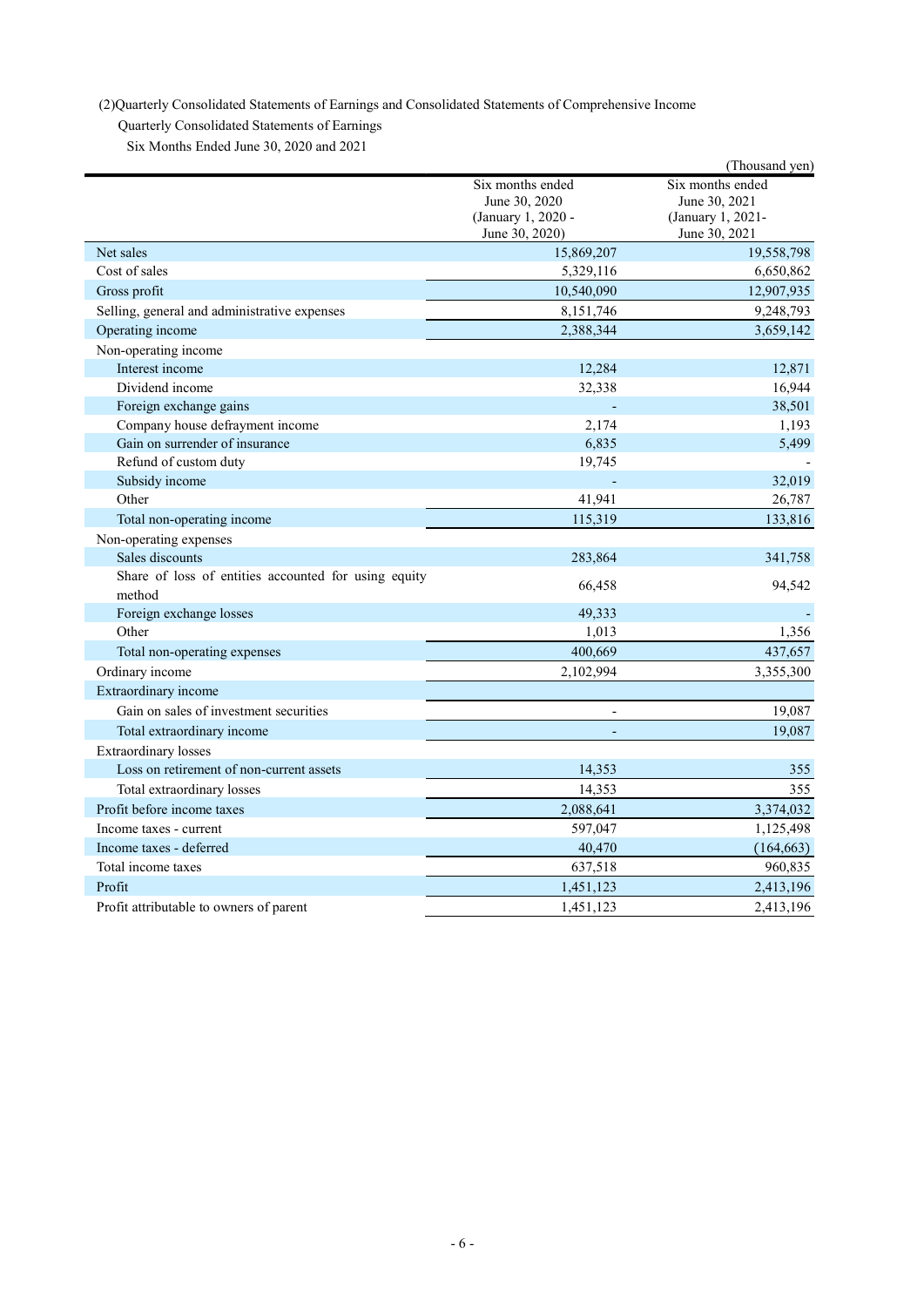# Quarterly Consolidated Statements of Comprehensive Income

Six Months Ended June 30, 2020 and 2021

| $50.8$ Months Engels sunce 50, 2020 and 2021                      |                                                                           |                                                                         |
|-------------------------------------------------------------------|---------------------------------------------------------------------------|-------------------------------------------------------------------------|
|                                                                   |                                                                           | (Thousand yen)                                                          |
|                                                                   | Six months ended<br>June 30, 2020<br>(January 1, 2020 -<br>June 30, 2020) | Six months ended<br>June 30, 2021<br>(January 1, 2021-<br>June 30, 2021 |
| Profit                                                            | 1,451,123                                                                 | 2,413,196                                                               |
| Other comprehensive income                                        |                                                                           |                                                                         |
| Valuation difference on available-for-sale securities             | (615,589)                                                                 | 11,378                                                                  |
| Deferred gains or losses on hedges                                | (73, 113)                                                                 | 106,841                                                                 |
| Foreign currency translation adjustment                           | (260, 566)                                                                | 336,325                                                                 |
| Remeasurements of defined benefit plans, net of tax               | 13,509                                                                    | 8,180                                                                   |
| Total other comprehensive income                                  | (935,759)                                                                 | 462,726                                                                 |
| Comprehensive income                                              | 515,364                                                                   | 2,875,923                                                               |
| Comprehensive income attributable to                              |                                                                           |                                                                         |
| Comprehensive income attributable to owners of parent             | 515,364                                                                   | 2,875,923                                                               |
| Comprehensive income attributable to non-controlling<br>interests |                                                                           |                                                                         |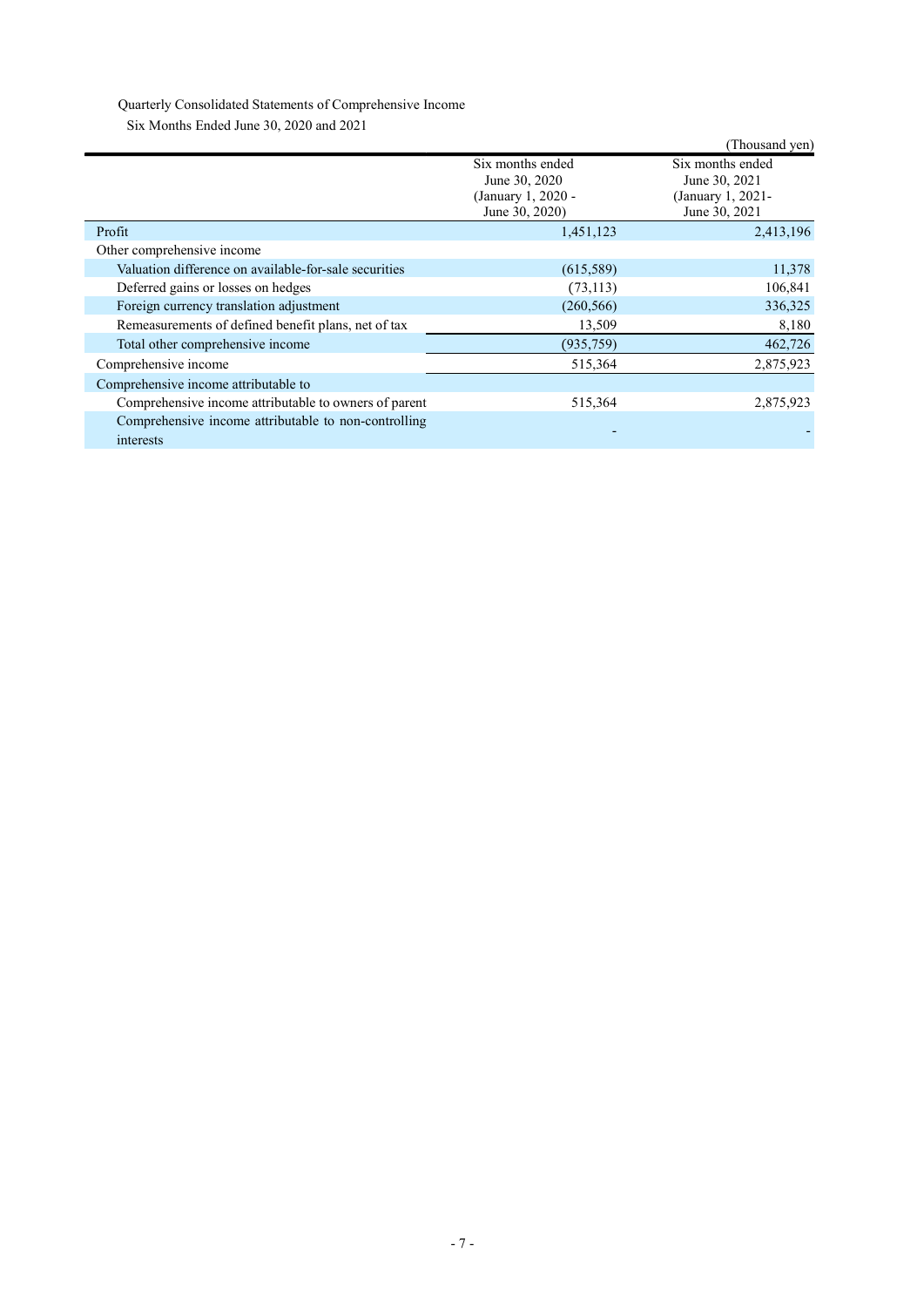## (3)Quarterly Consolidated Statements of Cash Flows

|                                                                         |                                                                           | (Thousand yen)                                                          |
|-------------------------------------------------------------------------|---------------------------------------------------------------------------|-------------------------------------------------------------------------|
|                                                                         | Six months ended<br>June 30, 2020<br>(January 1, 2020 -<br>June 30, 2020) | Six months ended<br>June 30, 2021<br>(January 1, 2021-<br>June 30, 2021 |
| Cash flows from operating activities                                    |                                                                           |                                                                         |
| Profit before income taxes                                              | 2,088,641                                                                 | 3,374,032                                                               |
| Depreciation                                                            | 778,148                                                                   | 856,853                                                                 |
| Increase (decrease) in allowance for doubtful accounts                  | 1,072                                                                     | (10,519)                                                                |
| Increase (decrease) in provision for bonuses                            | 11,783                                                                    | 20,453                                                                  |
| Decrease (increase) in net defined benefit asset                        | (136,953)                                                                 | 12,805                                                                  |
| Increase (decrease) in net defined benefit liability                    | 156,126                                                                   |                                                                         |
| Interest and dividend income                                            | (44, 623)                                                                 | (29, 815)                                                               |
| Share of (profit) loss of entities accounted for using<br>equity method | 66,458                                                                    | 94,542                                                                  |
| Foreign exchange losses (gains)                                         | (57, 579)                                                                 | (20, 161)                                                               |
| Loss (gain) on sales of investment securities                           |                                                                           | (4,586)                                                                 |
| Loss on retirement of non-current assets                                | 14,353                                                                    | 355                                                                     |
| Decrease (increase) in notes and accounts receivable -<br>trade         | (75,300)                                                                  | (163, 281)                                                              |
| Decrease (increase) in inventories                                      | (963, 892)                                                                | (704, 825)                                                              |
| Increase (decrease) in notes and accounts payable -<br>trade            | (39, 289)                                                                 | 515,897                                                                 |
| Other                                                                   | (789, 983)                                                                | (333, 458)                                                              |
| Subtotal                                                                | 1,008,963                                                                 | 3,608,293                                                               |
| Interest and dividend income received                                   | 46,712                                                                    | 30,963                                                                  |
| Income taxes paid                                                       | (832, 299)                                                                | (1,049,930)                                                             |
| Cash flows from operating activities                                    | 223,375                                                                   | 2,589,327                                                               |
| Cash flows from investing activities                                    |                                                                           |                                                                         |
| Purchase of property, plant and equipment                               | (461,742)                                                                 | (1,635,322)                                                             |
| Purchase of intangible assets                                           | (187,072)                                                                 | (305, 389)                                                              |
| Payments of loans receivable                                            | (60)                                                                      | (148,000)                                                               |
| Collection of loans receivable                                          | 1,520                                                                     | 963                                                                     |
| Proceeds from withdrawal of time deposits                               | 1,200,000                                                                 |                                                                         |
| Purchase of investment securities                                       |                                                                           | (12, 150)                                                               |
| Proceeds from sales of investment securities                            |                                                                           | 11,621                                                                  |
| Payments for guarantee deposits                                         | (40, 268)                                                                 | (24, 380)                                                               |
| Proceeds from collection of guarantee deposits                          | 48,019                                                                    | 21,716                                                                  |
| Other                                                                   | (3,776)                                                                   | 4,052                                                                   |
| Cash flows from investing activities                                    | 556,619                                                                   | (2,086,889)                                                             |
| Net cash provided by (used in) financing activities                     |                                                                           |                                                                         |
| Net decrease (increase) in treasury shares                              | (1,589,628)                                                               | (1, 130)                                                                |
| Cash dividends paid                                                     | (948, 843)                                                                | (935, 679)                                                              |
| Net cash provided by (used in) financing activities                     | (2, 538, 472)                                                             | (936, 810)                                                              |
| Effect of exchange rate change on cash and cash equivalents             | (99, 977)                                                                 | 202,553                                                                 |
| Net increase (decrease) in cash and cash equivalents                    | (1,858,454)                                                               | (231, 819)                                                              |
| Cash and cash equivalents at beginning of period                        | 9,376,300                                                                 | 12,307,591                                                              |
| Cash and cash equivalents at end of period                              | 7,517,845                                                                 | 12,075,771                                                              |